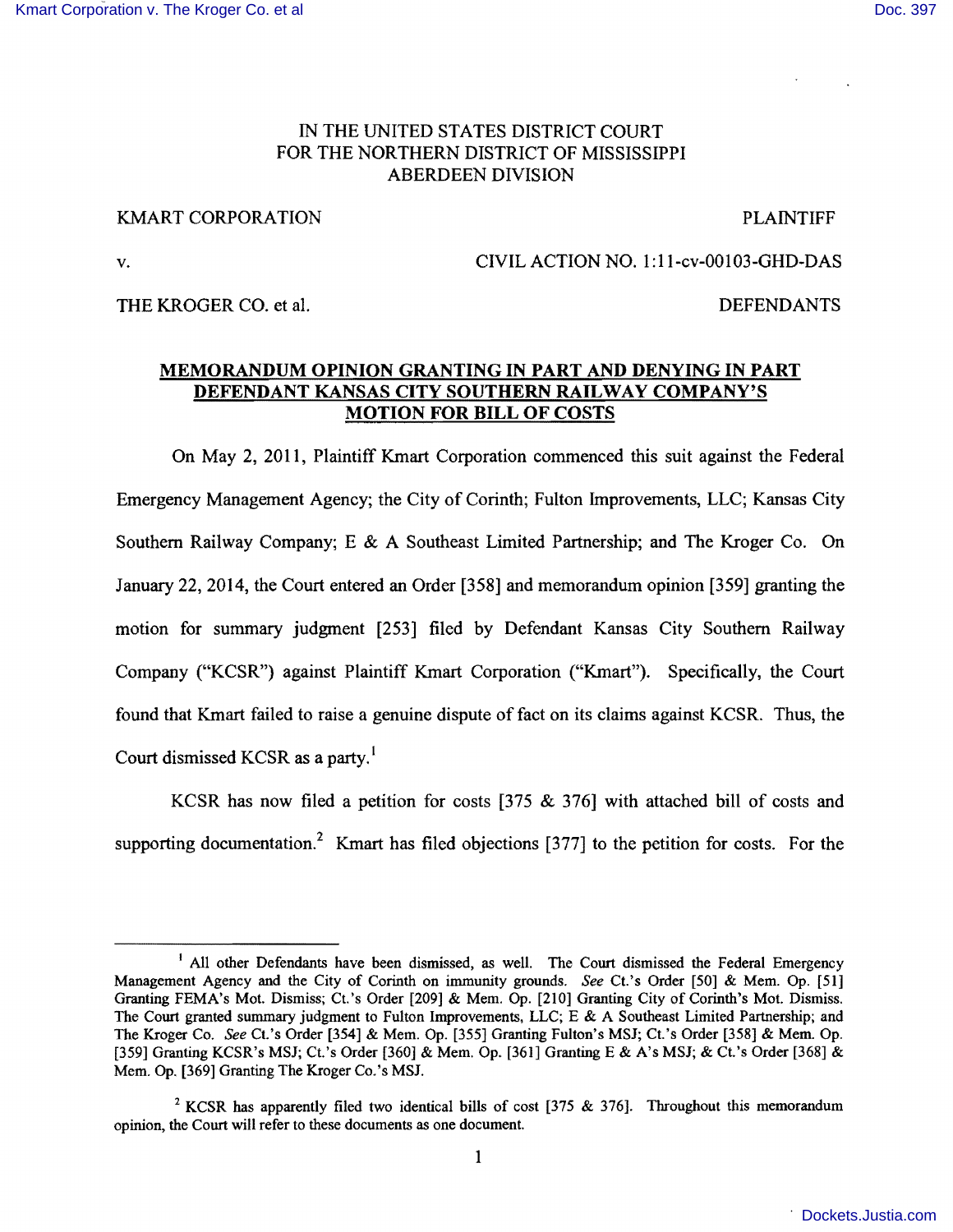following reasons, the Court finds that KCSR's request for costs shall be granted in part and denied in part.

Rule 54(d)(1) of the Federal Rules of Civil Procedure controls where a party seeks to recover costs, and it provides in relevant part that "costs--other than attorney's fees--should be allowed to the prevailing party." FED. R. CIV. P.  $54(d)(1)$ . "Rule  $54(d)(1)$  codifies a venerable presumption that prevailing parties are entitled to costs. Notwithstanding this presumption, the word 'should' makes clear that the decision whether to award costs ultimately lies within the sound discretion of the district court." *Marx v. Gen. Revenue Corp.*, - U.S. -, -, 133 S. Ct. 1166, 1172, 185 L. Ed. 2d 242 (Feb. 26, 2013). "The trial court has broad discretionary powers in taxing costs . . . . While  $[Rule 54(d)(1)]$  does not prevent a trial court from requiring a prevailing party to bear its own costs, the language of the rule reasonably bears the intendment that the prevailing party is prima facie entitled to costs." *Kent v. Vicksburg Healthcare,* L.L.c., 534 F. App'x 229, 230 (5th Cir. 2013) (per curiam) (quoting *Walters v. Roadway Express, Inc.,*  557 F.2d 521, 526 (5th Cir. 1977) (citations and internal quotation marks omitted». "[I]t is incumbent on the losing party to overcome that presumption." *Id.* (quoting *Walters,* 557 F.2d at 526) (citation and internal quotation marks omitted). If the party against whom costs are taxed objects, the party seeking costs has the burden of supporting its request with evidence documenting the costs incurred, and proof, if applicable, as to whether the challenged amount was necessarily incurred in the case. *Fogleman v. ARAMCO,* 920 F.2d 278, 285-86 (5th Cir. 1991).

The following six categories of costs are recoverable:

- (1) Fees of the clerk and marshal;
- (2) Fees for printed or electronically recorded transcripts necessarily obtained for use in the case;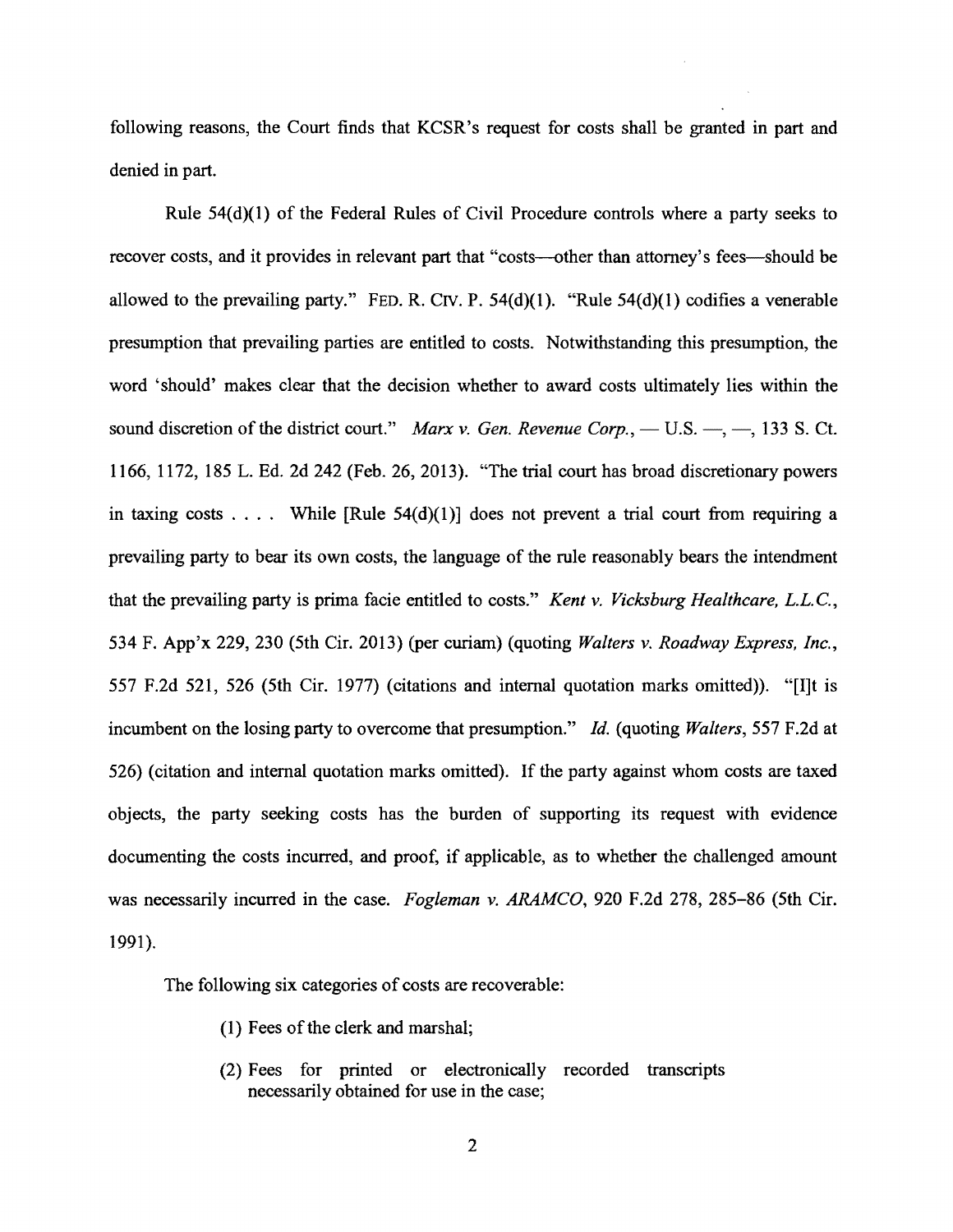- (3) Fees and disbursements for printing and witnesses;
- (4) Fees for exemplification and the costs of making copies of any materials where the copies are necessarily obtained for use in the case;
- (5) Docket fees under section 1923 of this title;
- (6) Compensation of court appointed experts, compensation of interpreters, and salaries, fees, expenses, and costs of special interpretation services under section 1828 of this title.

28 U.S.C. § 1920. A district court may decline to award costs within the statutory categories, but it may not award costs outside those categories. *Crawford Fitting Co.* v. *J.T Gibbons, Inc., 482*  U.S. 437, 441-42, 107 S. Ct. 2494, 96 L. Ed. 2d 385 (1987). The "Supreme Court has indicated that federal courts may only award those costs articulated in [S]ection 1920 absent explicit statutory or contractual authorization to the contrary." *Cook Children's Med. Ctr.* v. *The New England PPO Plan of Gen. Consolidation Mgmt. Inc.*, 491 F.3d 266, 274 (5th Cir. 2007).

Costs related to the taking of depositions are allowed under Section 1920(2) and (4) "if the materials were necessarily obtained for use in the case." *Stearns Airport Equip. Co., Inc.* v. *FMC Corp.,* 170 F.3d 518, 536 (5th Cir. 1999). The Fifth Circuit has stated: "We have previously held that 'whether a deposition or copy was necessarily obtained for use in the case is a factual determination to be made by the district court. We accord great latitude to this determination.' " *Rundus* v. *City of Dallas, Tex.,* 634 F.3d 309, 316 (5th Cir. 2011) (quoting *Coats* v. *Penrod Drilling Corp.,* 5 F.3d 877, 891 (5th Cir. 1993)). "[I]t is not required that a deposition actually be introduced in evidence for it to be necessary for a case--as long as there is a reasonable expectation that the deposition may be used for trial preparation, it may be included in costs." *Stearns Airport Equip. Co.,* 170 F.3d at 536 (citing *Fogleman,* 920 F.2d at 285). Stated another way, "such costs are recoverable if the party making the copies has a reasonable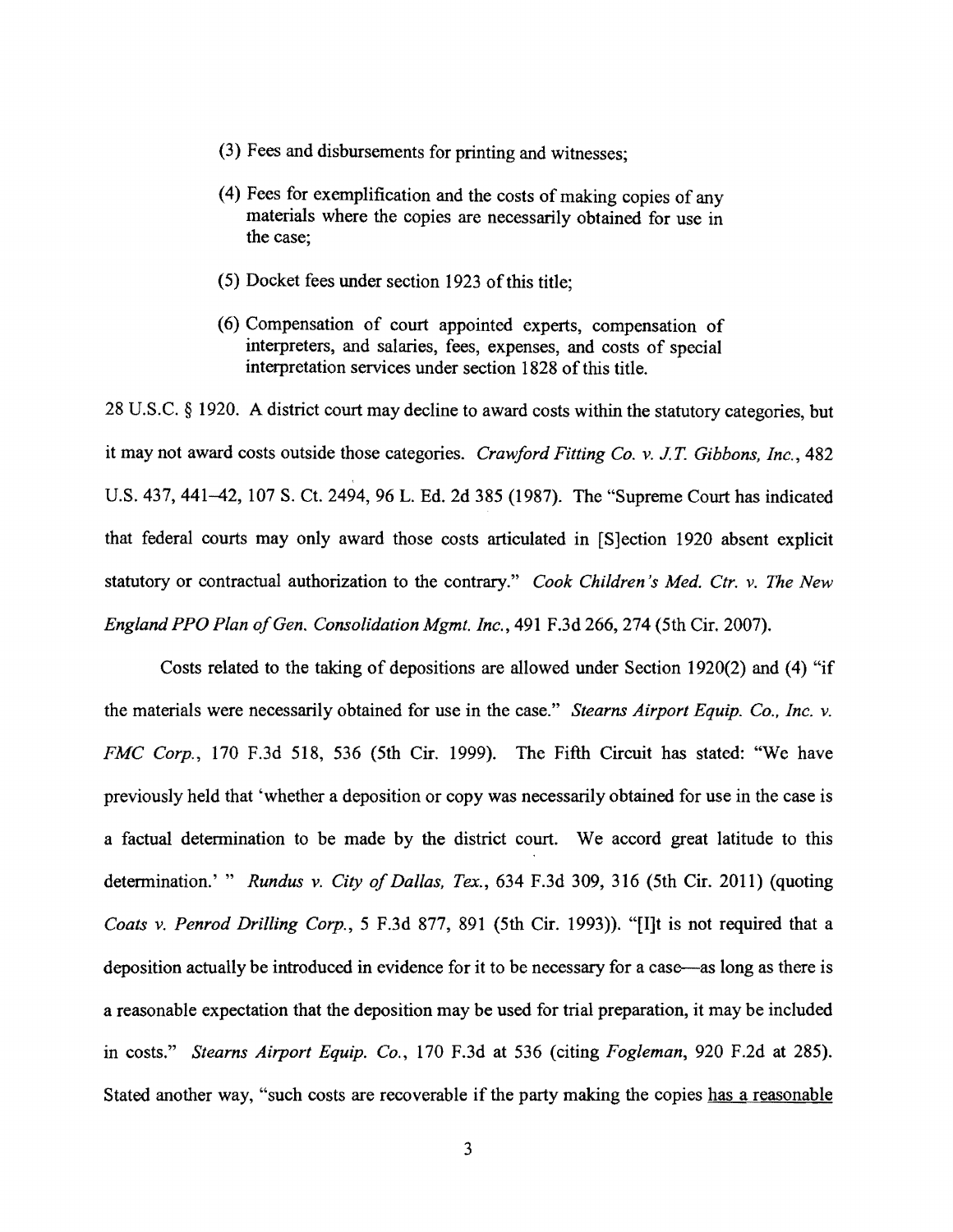belief that the documents will be used 'during trial or for trial preparation.' " *See Rundus, 634*  F.3d at 316 (quoting *Fogleman,* 920 F.2d at 285) (emphasis added). "[C]osts incurred 'merely for discovery' do not meet that standard." *Id.* (quoting *Fogleman,* 920 F.2d at 285-86) (internal citations and quotation marks omitted». The Fifth Circuit explained in *Marmillion* v. *American International Insurance Co.,* 381 F. App'x 421, 430 (5th Cir. 2010) (per curiam): "We have never required a prevailing party to demonstrate that a particular deposition was reasonably necessary at the time it was taken for a party to recover the costs of the deposition transcript.... [T]he pertinent question is whether the transcript was necessarily obtained for use in the case."

KCSR claims it is entitled to recover \$8,872.85 for eleven deposition transcripts obtained in the case of the following deponents: Kelly Blake Mendrop, Robert H. Alexander, Robert Eley, Jamie Monohan, Keith Davidson, Donna Earnhart, Wissam Shtaih, Michael Schmidt, David Huwe, Dale Menendez, and John R. Krewson.<sup>3</sup> As stated above, KCSR, as a prevailing party, is prima facie entitled to the costs of obtaining these deposition transcripts, but because Kmart has objected to the costs, KCSR must support its request with evidence documenting the costs incurred and proof that the deposition transcripts were necessarily obtained for use in the case.

Kmart objects to KCSR's bill of costs, arguing that because KCSR never provided Kmart with a list of witnesses or deposition testimonies KCSR expected to present at trial, KCSR never demonstrated which, if any, of the eleven deposition transcripts were actually necessary for KCSR's trial preparation and thus that KCSR has failed to meet its burden in showing that these deposition transcripts were necessarily obtained for use in the case. Kmart further argues that even if some of the deposition transcripts were necessarily obtained for use in the case, the

<sup>&</sup>lt;sup>3</sup> Those requested deposition transcript fees are itemized as follows: Kelly Blake Mendrop-\$363.50; Robert H. Alexander-\$361.75; Robert Eley-\$324; Jamie Monohan-\$271.25; Keith Davidson-\$345.25; Donna Earnhart-\$587.50; Wissam Shtaih-\$610.75; Michael Schmidt-\$561.75; David Huwe-\$1,036.50; Dale Menendez-\$2,781.60; and John R. Krewson-\$1,629. See Bill of Costs-Chart of Dep. Expenses [376-2] at 1.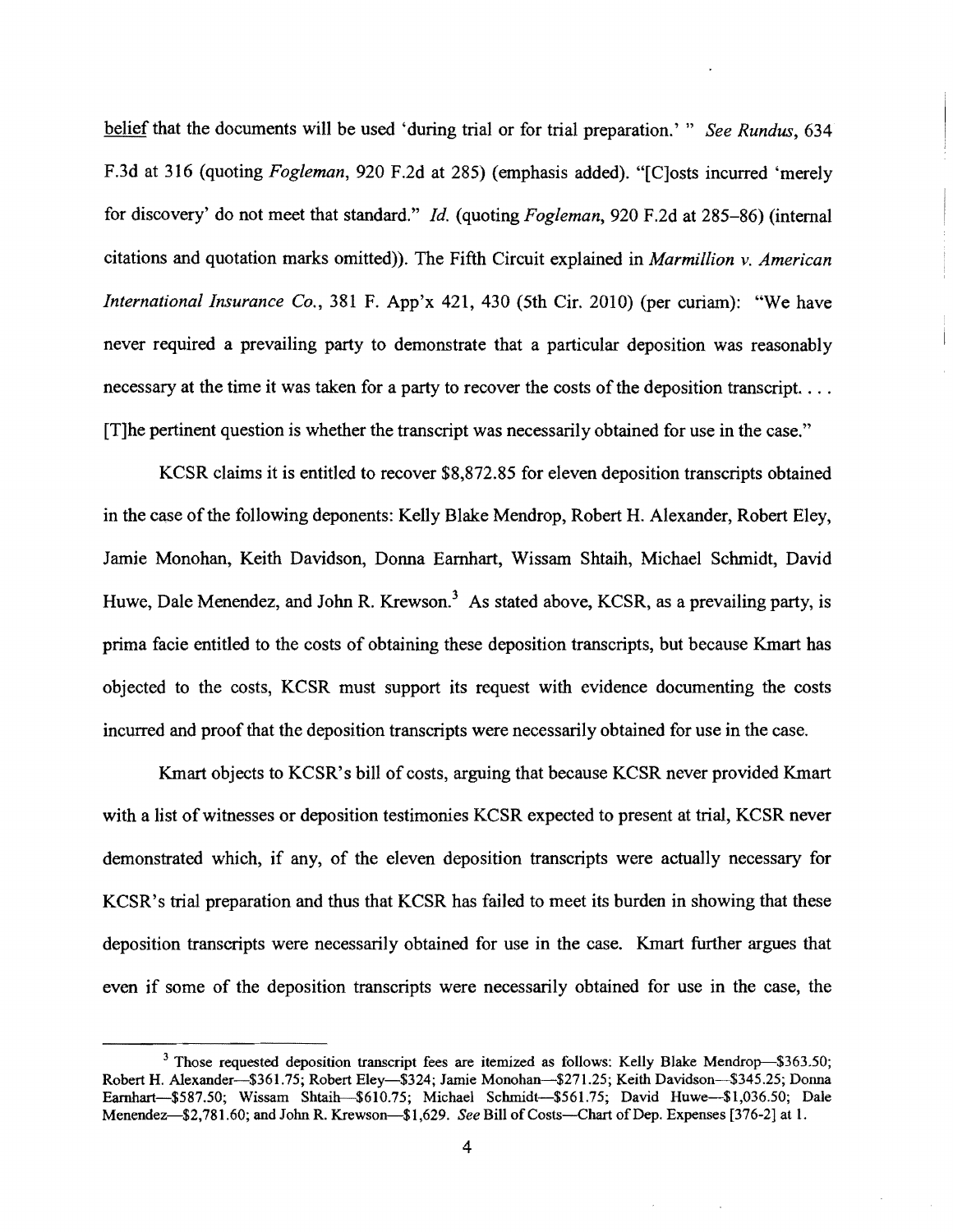deposition transcripts of Robert EIey, Jamie Monohan, Keith Davidson, Donna Earnhart, Wissam Shtaih, and Kelly Blake Mendrop were not, as the same were not even referenced in KCSR's summary judgment motion and corresponding briefs. Kmart further argues that KCSR's objection to Kmart's motion to extend the discovery deadline to depose all of the Defendants' corporate representatives and experts indicates that KCSR felt that these particular deposition transcripts were not necessary for use in the case. Kmart also argues that the costs should be excluded because KCSR has not shown that these deposition transcripts were obtained out of necessity or for KCSR's preparation for trial, rather than for investigative or discovery purposes. Kmart also presents specific arguments against certain deposition transcripts which are examined below.

### 1. Dale Menendez's and John R. Krewson's Deposition Transcripts

First, KCSR requests recovery of the costs incurred to obtain the deposition transcripts of Dale Menendez and John R. Krewson. KCSR maintains that the deposition transcripts of Menendez, Kmart's corporate representative, and Krewson, Kmart's expert witness were necessarily obtained because KCSR relied on those deposition transcripts in drafting its *Daubert*  and summary judgment motions, and thus that KCSR had a reasonable expectation that these transcripts would be used in trial preparation. KCSR documents these expenses by its bill of costs, as well as an attached chart of deposition expenses [375-2] at 1 and invoices supporting that these costs were incurred [375-2] at 24-27.

Kmart objects to the inclusion of these deposition transcripts in the bill of costs, because it maintains that the costs incurred by KCSR to obtain these deposition transcripts is significantly higher than the costs incurred by both Defendant E & A Southeast Limited Partnership ("E & A") and Defendant Fulton Improvements, LLC ("Fulton"), and that KCSR offers no explanation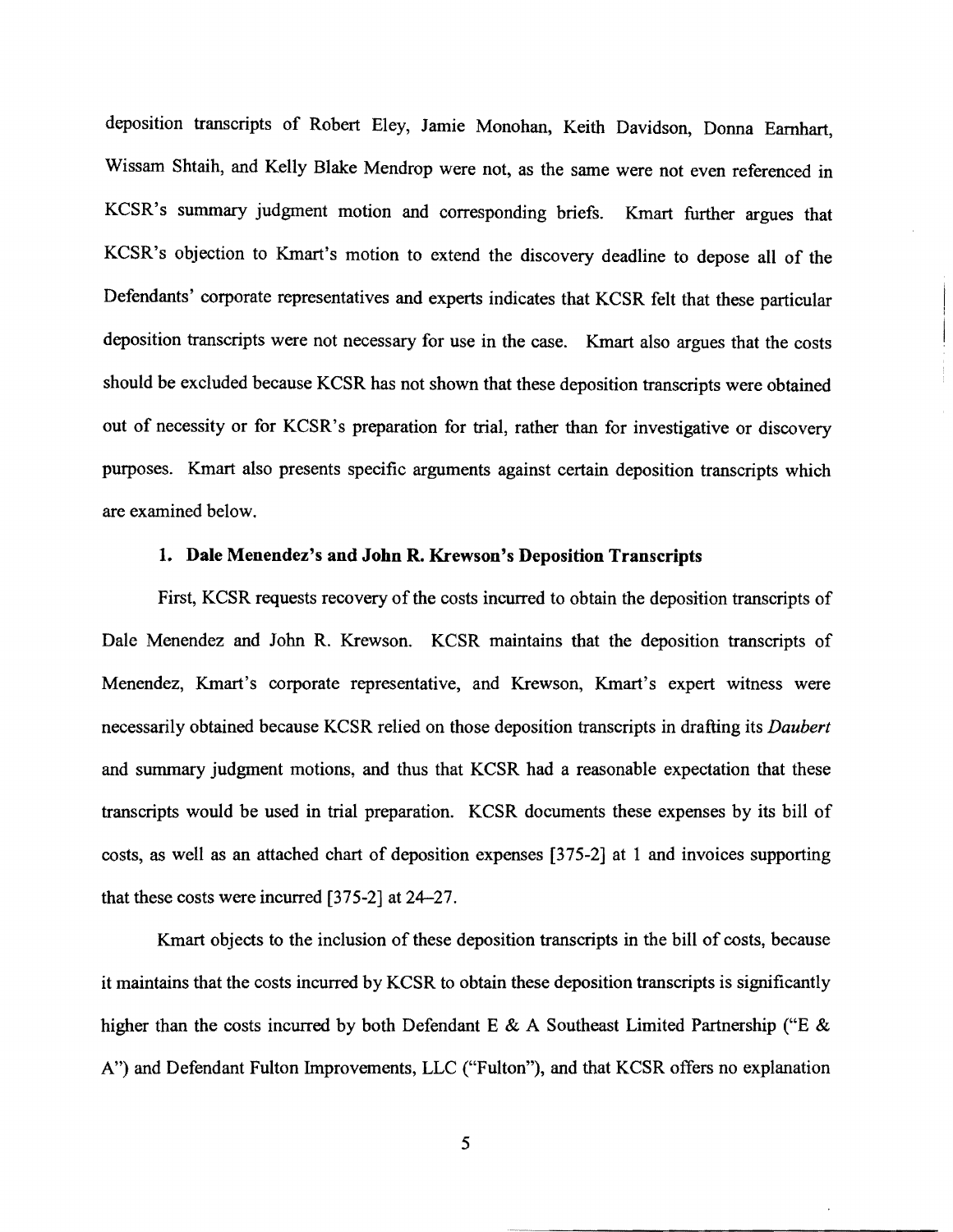for these inflated prices. Kmart points out that KCSR paid \$2,781.60 for Menendez's deposition transcript, but E & A paid only \$842 and Fulton paid only \$798 for the same transcript. Kmart further points out that KCSR paid \$1,629 for Krewson's deposition transcript, but E & A paid only \$782 and Fulton paid only \$752 for the same transcript. Finally, Kmart maintains that the invoices attached to KCSR's petition for costs show that KCSR obtained both an original and a copy of these transcripts from the court reporter and maintains that it should not have to pay for both an original and a copy of these transcripts. However, Kmart does not request that the bill of costs be reflected by any specific amount.

The Court finds that KCSR has shown that the deposition transcripts of both Menendez and Krewson were necessarily obtained for use in the case, as the same provided evidentiary support for its position relative to summary judgment and were key players in Kmart's case. However, the Court finds that KCSR is not entitled to recover the requested \$4,410 for the deposition transcripts of Menendez and Krewson and instead is entitled to recover one-half of the requested amount for each transcript: \$1,390.80 for Menendez and \$814.50 for Krewson, a total of \$2,205.30 for the deposition transcripts of Menendez and Krewson.

### 2. **Other Deposition Transcripts**

Next, KCSR requests recovery of the costs incurred to obtain the deposition transcripts of Kelly Blake Mendrop, Robert H. Alexander, Robert Eley, Jamie Monohan, Keith Davidson, Donna Earnhart, Wissam Shtaih, Michael Schmidt, and David Huwe. KCSR specifically sets out that Kmart believed the depositions of all of the Defendants' corporate representatives and experts were necessary to the case because Kmart noticed their depositions, specifically, Kelly Blake Mendrop, KCSR's engineering expert; Robert H. Alexander, KCSR's damages expert; Robert Eley, the other Defendants' engineering expert; Jamie Monohan, the other Defendants'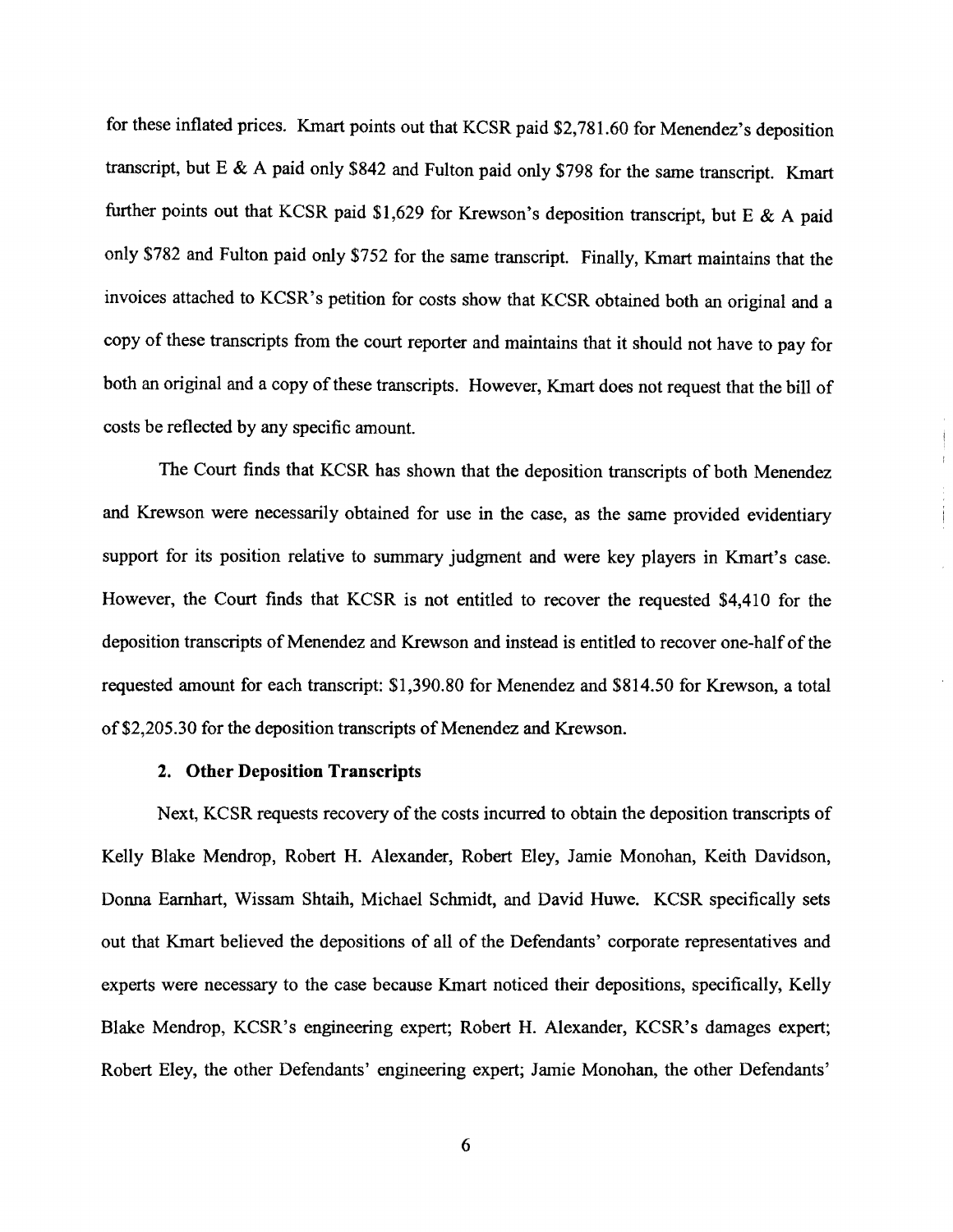engineering expert; Keith Davidson, E & A's corporate representative; Donna Earnhart, Fulton's corporate representative; Wissam Shtaih, Defendant The Kroger Co.'s corporate representative; Michael Schmidt, KCSR's corporate representative; and David Huwe, the City of Corinth's corporate representative. It appears undisputed that the foregoing nine depositions were taken at Kmart's behest. Although Kmart argues this justification is not sufficient to meet KCSR's burden, Kmart offers no case law in support of its argument. Further, although Kmart argues that its claims against KCSR are separate and distinct from those against the other Defendants, KCSR specifically maintains that these individuals are each either a corporate representative or expert witness of the litigants, that their testimonies were necessary to KCSR's trial preparation, and that KCSR used the deposition testimony of its own experts in drafting its *Daubert* and summary judgment motions. Thus, KCSR maintains that it had a reasonable expectation that these transcripts would be used in trial preparation. KCSR documents these expenses by its bill of costs, as well as an attached chart of deposition expenses  $[375-2]$  at 1, and invoices supporting that these costs were incurred [375-2] at 1-23. The Court finds that KCSR has demonstrated that it is entitled to recover for these nine deposition transcripts.

Kmart points out that the cost incurred by KCSR to obtain the deposition transcript of David Huwe is substantially higher than the other Defendants incurred for the same transcript; KCSR paid \$1,036.50 to obtain Huwe's deposition transcript, while E & A paid only \$593.75 and Fulton paid only \$608.75 for the same transcript. KCSR's documentation supporting this cost indicates that KCSR obtained only one certified copy of Huwe's deposition transcript for this amount. Thus, the Court finds that KCSR is entitled to recover the full amount requested for Huwe's deposition transcript.